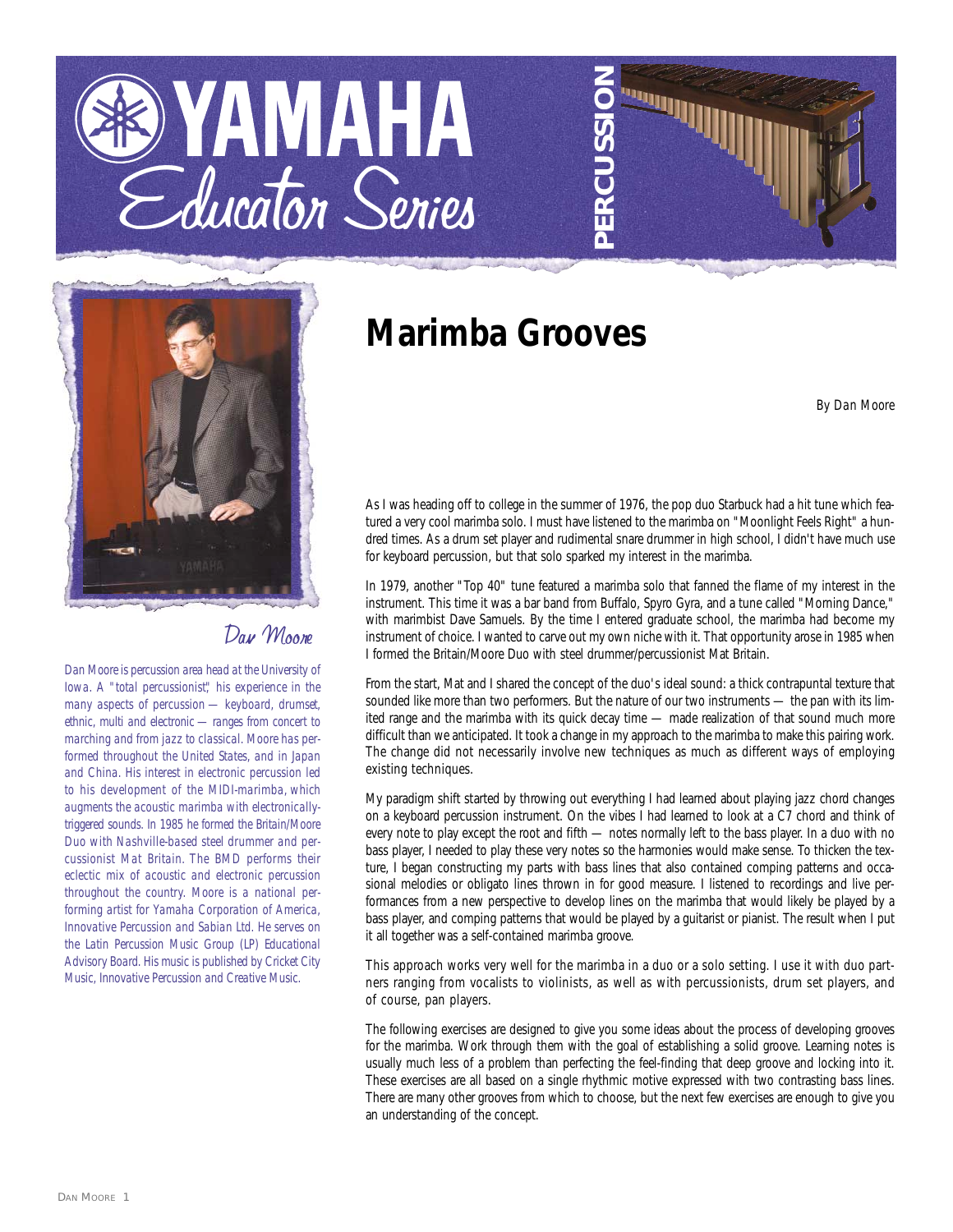

Play the exercises around the circle of fifths, starting slowly and using a metronome or drum machine. The first four chords of the sequence are written out for you; just keep transposing the exercise up a perfect fifth until you get back to the A-minor chord, using the lowest octave possible for your bass notes. Play each measure until the groove is very comfortable before moving to the next chord. Once you are comfortable in all twelve keys, decrease the amount of time you play each chord.



Now you can put these ideas to work in the context of an arrangement. Example 1 shows a simple chord progression with a slightly different bass line in the left hand and the right hand outlining the rhythmic motive on a single repeated note common to both chords.

Once the basic idea of the bass line and the rhythmic feel is established, you can start to add chord tones with the right hand and the inside left-hand mallet, thinking now as a guitar, keyboard, or vibes player. Be careful how much you add: a part that is too busy will sound cluttered and will cancel out the contrapuntal effect you are trying to achieve.